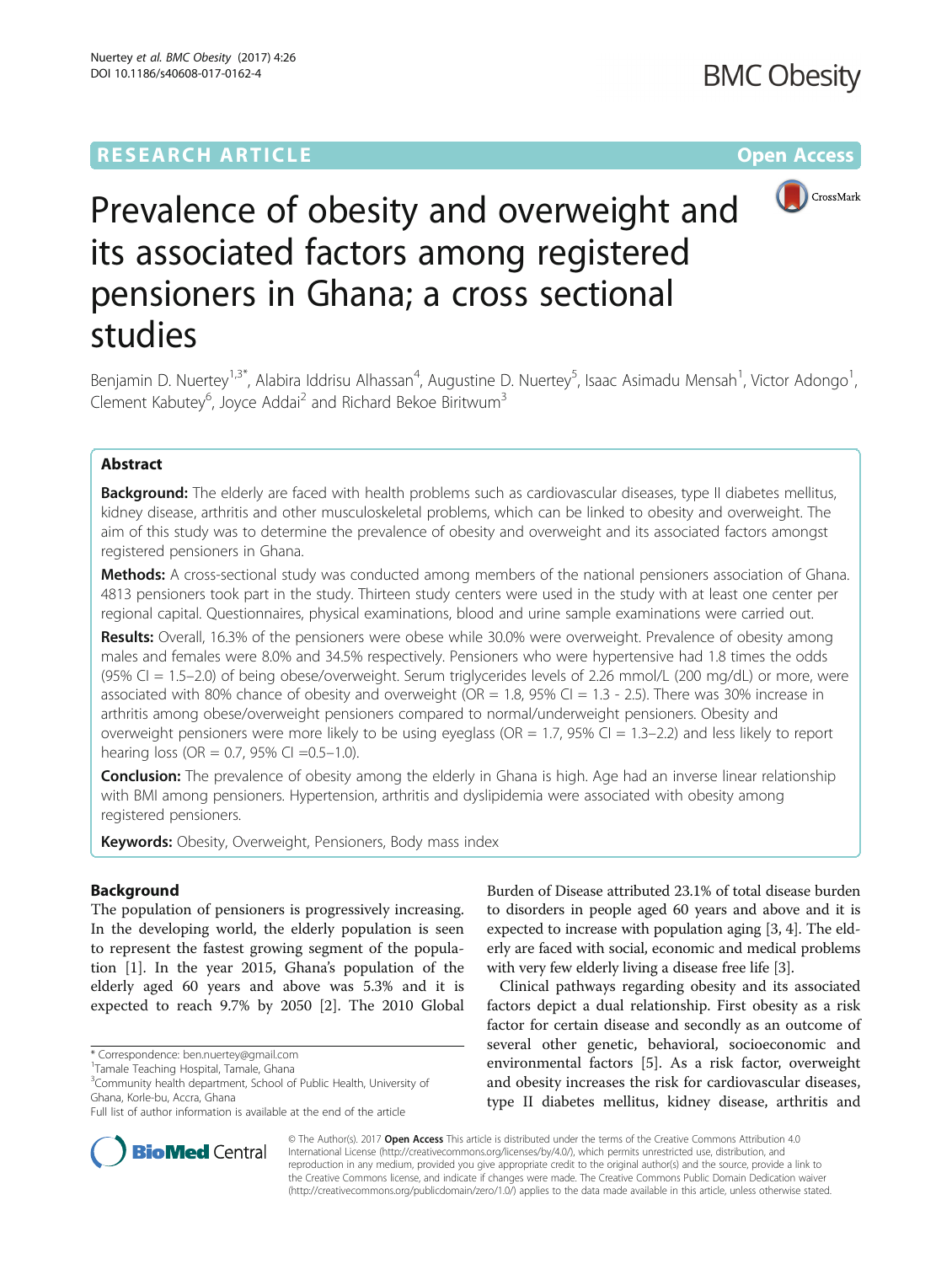other musculoskeletal problems [\[6](#page-11-0)–[8](#page-11-0)]. It also increase the risk for depression, some cancers, insomnia and chronic fatigue [[9, 10\]](#page-11-0). Obesity is associated with deterioration of health related quality of life and increased mortality [[11](#page-11-0)–[13](#page-11-0)]. Epidemiological studies investigating the effect of obesity and overweight on elderly patient survival reports a reverse epidemiology termed as obesity paradox in geriatric population [\[14](#page-11-0)–[16](#page-11-0)].

In the year, 2010, the burden of disease attributed to high body mass index was estimated at 94 million disability-adjusted life-years [\[4\]](#page-11-0). Despite the problems of obesity in the elderly, health research in the developing countries has been and continues to be heavily centered on younger and working population groups [\[17](#page-11-0)]. Globally there is an increasing trend in obesity among all age group [\[18\]](#page-11-0). In the year 2008, an estimated 1.4 billion adults were overweight of which about 500 million were obese [\[4](#page-11-0), [5\]](#page-11-0). Six years after and in the year 2014, more than 1.9 billion adults representing 39% of adults aged 18 years and older were overweight of which over 600 million were obese [[9\]](#page-11-0). It is projected that by the year 2030, there will be 2.16 billion overweight and 1.12 billion obese persons alive globally [[19\]](#page-11-0). The global prevalence of obesity among male and female aged 60– 64 year old is estimated at 13 and 19% respectively [\[20\]](#page-11-0).

A recent systematic review and meta-analysis conducted in Ghana reported a nationwide prevalence of Obesity and overweight as 17.1% and 25.4% respectively [[21\]](#page-11-0). The World Health Organization Study on global Aging and adult health (SAGE), wave one reported a prevalence of obesity or overweight among the elderly as 30% [[22](#page-11-0)]. Prevalence of Obesity and overweight among pensioners in Ghana is however lacking.

The aim of this study is to determine the prevalence of obesity and overweight among the pensioners in Ghana. It also seeks to identify the factors associated with obesity and overweight among the pensioners in Ghana. The study reported on the prevalence of obesity within different strata of the pensioner population. It also reported on several socio-demographic as well as medical factors associated with obesity and overweight.

# Methods

# Study design

A cross sectional study was conducted in all ten regional capitals of Ghana among the members of the National pensioners association (NPA). The survey was conducted as part of a registration exercise for all members of the National Pensioners association for the start of a Pensions Medical Scheme (PMS). It took place from April to December of 2014. All the members of the national pensioners association converge at the registration/medical screening within the days of the screening. The medical screening in each of the regions took place in the regional capitals of the respective regions. Participants were made to rest for at least 15 min, after which they go through the medical screening exercise.

# Study population and eligibility criteria

The study subjects were registered pensioners. Ghana's mandatory retirement age is 60 years. However, there were some participants below 60 years who have retired before the retirement age of 60 years due to disability and other reasons thereby qualifying as a pensioner. Within the study period, 4813 members of the national pensioners association presented for the medical screening. Participant must be a member of the National Pensioners association and must be resident in Ghana.

# Sample size and sampling method

A census of all the participants within the selected sites was the target. Members of the National pensioners association resident in the regional capital of the respective region and their surrounding towns and villages were eligible.

#### Study materials and data capture tool

Study questionnaires were made to record sociodemographic data of participants. It had a section on past medical history collecting information on known past medical history. It further collected information on allergies, alcohol, smoking, exercise and diet. There was a physical examination form attached, which was used to capture data of the physical examination conducted by medical officers. Weight was measured with a weighing scale and height with a stadiometer. The Blood pressure was measured using standardized electronic sphygmomanometer with appropriate cuff sizes. Visual acuity was checked using a Snelling chart. Blood sample was taken and a glucometer was used to measure the random blood sugar. Blood sample was collected into a serum separator bottle and transported to a laboratory for measurement of serum cholesterol using automated and standardized techniques.

# Data collection

Trained research assistants fill the questionnaire based on the response of the study participants. The weight was measured with the weighing scale to the nearest one-kilogram while the height to the nearest one millimeter. Medical officers perform physical examination while the eye team checked the vision and performed fundoscopy. Personalized reports of the medical screening were made available to each participant.

# Data processing and analysis

The data generated in the research were entered into Epidata 3.1 and exported into STATA/MP 11.0 (copyright 2004–2009) for analysis. The primary outcome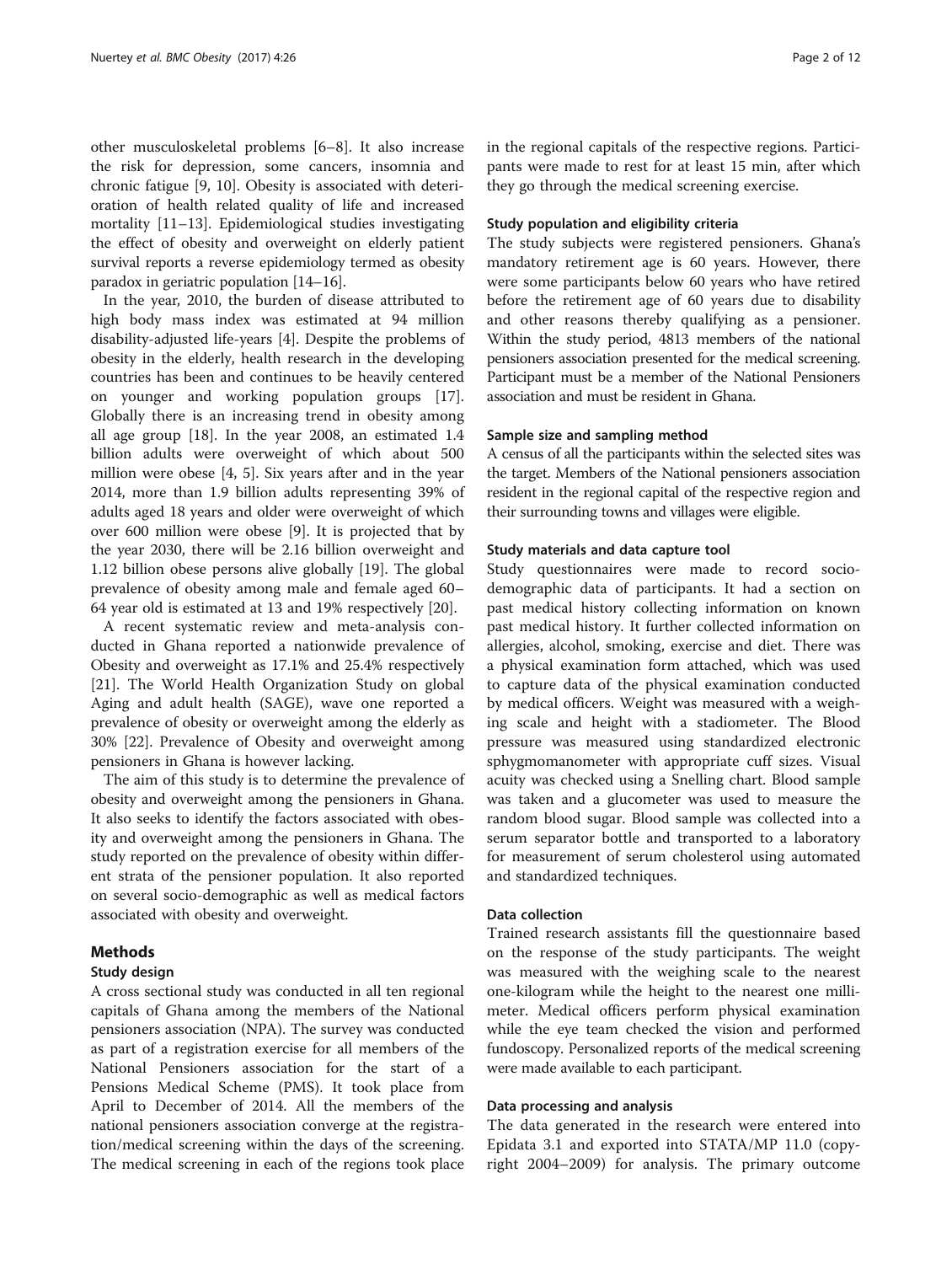in the study was overweight and Obesity. With regard to social class, participants previous occupation was classified under various social class heading according to the registrar general's occupational classification of England and wales. The background characteristics of the respondents were obtained by cross tabulation. Logistic regression was used to analyze the factors associated with obesity. First, the association between each of the potential factors and overweight/obesity was examined ignoring other variables. This analysis was important because it gave a fair idea as to which of the variables were strong predictors/related to overweight and obesity. Second, to construct a model with factors that are independently associated with overweight and obesity, each of the independent variable was a candidate provided that the p-value was 0.05 or less. Three models were reported. In model A: religion, region of residence, ethnic background and marital status were locked in the model and therefore adjusted for. Model B adjusted for age, sex, highest formal education, social class and all the variables adjusted for in model A whiles model C adjusted for all variables adjusted for in model A, plus all other variables in the table.

#### Ethical considerations

Review and approval was obtained from the National Pensioners Association board. The board further monitored each step of the data collection process. Members of the National Pensioners association gave the consent to participate. The content of the medical screening

|  | Table 1 Background characteristics of 4813 study participants |  |
|--|---------------------------------------------------------------|--|
|--|---------------------------------------------------------------|--|

exercise was developed in extensive consultation with the executives of the National Pensioners Association. Consent was voluntary and each study participant had the right to withdraw at any stage of the study process. Uttermost privacy and confidentiality were maintained. No compensation or payments were made to any study participants. However examination findings were explained to participants. Personalized results of the study were sent to each participant. Data files were password protected. Hard copies were stored in locked file cabinets, and access was limited to the Principal investigator.

# Results

# Background characteristics of study participants

Table 1 displays the background characteristics of the study participants. 4476 of the 4813 members of the national pensioners association that presented at the thirteen centers across the country took part in the study. This translates to an overall response rate of 93.0%. The mean weight of all participants was 66.7Kg (SD 13.2 kg). Females (69.3, SD = 14 Kg) were heavier compared to their male (65.6, SD 12.8) counterparts. The males were however taller compared to the females; the mean height and standard deviations of males and female pensioners were  $165.7$  CM (SD = 7.6) and  $157.2$  $CM (SD = 7.0)$  respectively.

BMI of the females were higher compared to males:  $28.1\text{Kg/M}^2$  (SD = 5.5) and 23.9 Kg/M<sup>2</sup> (SD = 4.3) respectively. The mean age of participants was 67.2 years  $(SD = 5.4)$ . The males were older compared to females

|                                   | Participants    |                |                 | Normal/Underweight | Overweight/Obese  |
|-----------------------------------|-----------------|----------------|-----------------|--------------------|-------------------|
| Variables                         | All             | Male           | Female          |                    |                   |
|                                   | Mean (SD)       | Mean (SD)      | Mean (SD)       | Mean (SD)          | Mean (SD)         |
| Weight (Kg)                       | 66.7 (13.2)     | 65.6 (12.8)    | 69.3 (14.0)     | 58.4 (8.1)         | 76.4 (11.3)       |
| Height (cm)                       | 163.0(8.4)      | 165.7 (7.6)    | 157.2 (7.0)     | 164.6 (8.0)        | 161.2(8.4)        |
| BMI $(Kq/m2)$                     | 25.2(5.1)       | 23.9(4.3)      | 28.1(5.5)       | 21.5(2.3)          | 29.4 (4.0)        |
| Age (years)                       | 67.2(5.4)       | 68.0 (5.6)     | 65.5(4.4)       | 68.1(5.7)          | 66.2 (4.9)        |
| Blood sugar <sup>b</sup> (mmol/L) | 5.8 $(2.8)^a$   | 5.7 $(2.5)^a$  | 6.0 $(2.9)^a$   | 5.6 $(2.2)^a$      | 6.2 $(2.9)^a$     |
| Blood Pressure (mmHg)             |                 |                |                 |                    |                   |
| Systolic                          | 146 (26)        | 146 (25)       | 146 (26)        | 144(27)            | 149 (25)          |
| Diastolic                         | 79 (16)         | 79 (16)        | 79 (16)         | 77 (16)            | 81 (16)           |
| Serum Lipids (mmol/L)             |                 |                |                 |                    |                   |
| <b>Total Cholesterol</b>          | 4.90 (1.24)     | 4.69(1.24)     | 5.37 (1.30)     | 4.74(1.18)         | 5.08 (1.29)       |
| Triglycerides                     | 1.21 $(0.68)^a$ | $1.17(0.64)^a$ | 1.30 $(0.76)^a$ | 1.14 $(0.62)^a$    | 1.30 $(0.75)^{a}$ |
| LDL-Cholesterol                   | 2.83(1.05)      | 2.67(1.00)     | 3.18(1.1)       | 2.74(1.00)         | 2.92(1.10)        |
| HDL-Cholesterol                   | 1.47(0.34)      | 1.44(0.33)     | 1.54(0.36)      | 1.44(0.33)         | 1.51(0.35)        |
| Coronary risk ratio               | 3.4(0.9)        | 3.3(0.8)       | 3.6(0.9)        | 3.4(0.8)           | 3.5(0.9)          |

Mean (SD): Mean and standard deviation provided for all variables except (<sup>a</sup>) where median and interquartile range provided Median (interquartile range)<sup>a</sup> is provided if −1.5 ≤ co-efficient of skewness ≥1.5 Blood sugar<sup>b</sup>; Random blood sugar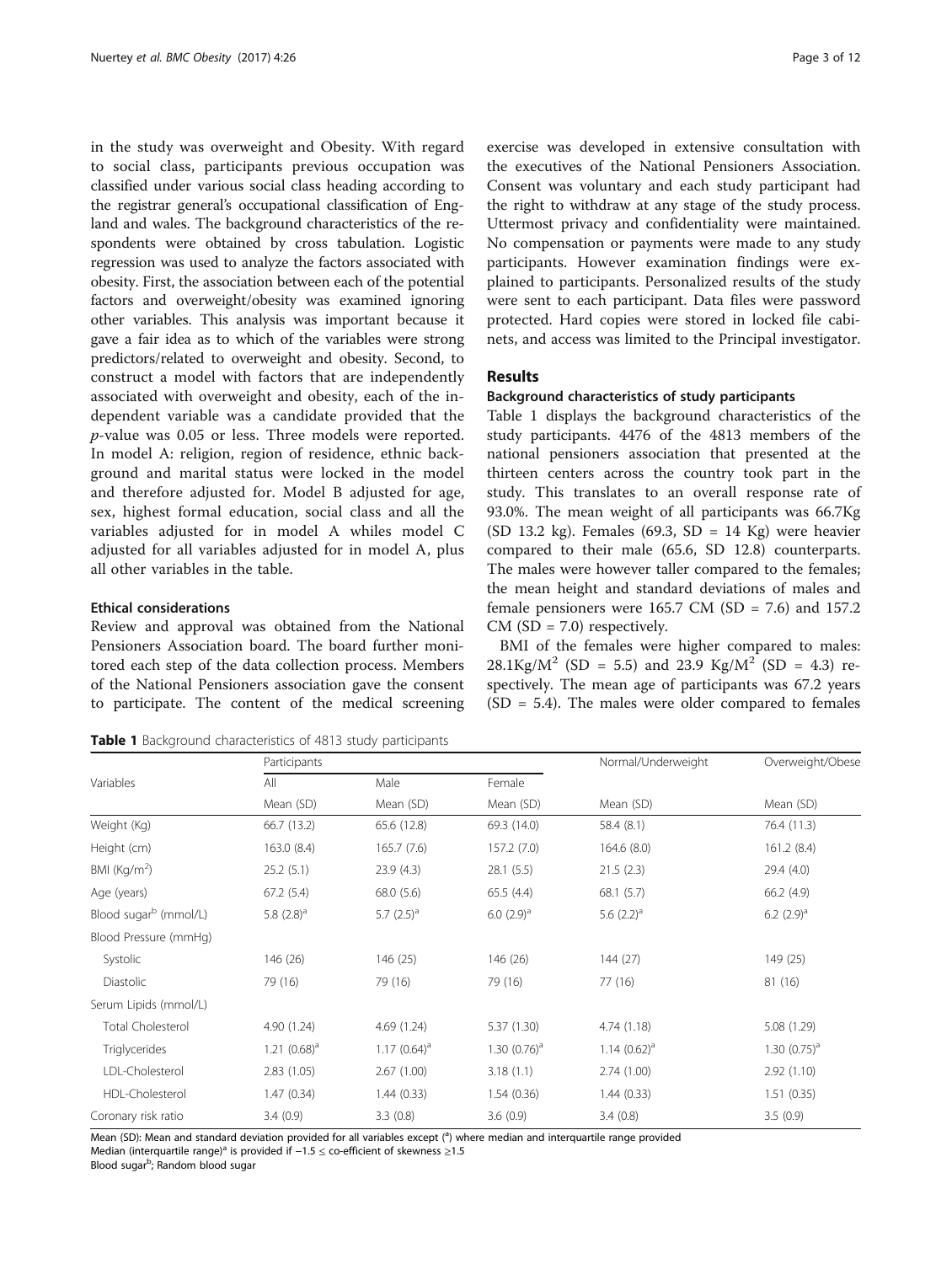with mean ages of 68.0 (SD 5.60 and 65.5 (SD = 4.4) respectively. Also the obese and overweight group were comparatively younger compared to the normal and underweight group. The mean age of the obese and overweight group was  $62.2$  (SD = 4.9) while the underweight and normal age group was  $68.1$  (SD = 5.7).

With regards to serum lipids, the mean total cholesterol for all study participants was 4.90 mmol/L  $(SD = 1.24)$ . Females as well as obese and overweight participants had higher total cholesterol compared to males. The mean systolic blood pressure, the mean diastolic blood pressure and the mean arterial blood pressure was the same among the male and female participants. Both males and females had mean systolic blood pressure of 146 (SD = 26) mmHg and a mean diastolic blood pressure of  $79$  (SD = 16) mmHg.

# Prevalence of underweight, normal, overweight and obesity among pensioners in Ghana

Table [2](#page-4-0) displays the prevalence of obesity, overweight, normal and underweight among the pensioners in Ghana. Overall, 16.3% of the pensioners were obese while 30.0% were overweight. Majority of the pensioners accounting for 47.7% were within normal BMI weight classification. 6.0% of the participants were underweight as shown in Table [2.](#page-4-0) Prevalence of obesity was lower among the males pensioners compare to that of the females. Males had an obesity prevalence of 8.0% while the prevalence among the females was 34.5%. Likewise the prevalence of overweight among the females was higher than that among the males accounting for 35.1% and 27.6% respectively. With regard to age, the prevalence of obesity decreases with increasing age. Pensioners aged less than 65 had the highest prevalence of obesity (20.6%) and it decreases among the ages group such that the prevalence of obesity among the above 80 years population is about 3.1%. Similarly, overweight shows a decreasing prevalence relationship with increasing age as shown in Table [2](#page-4-0).

The prevalence of obesity and overweight stratified by some common medical conditions and other medically related conditions is as shown in Table [3.](#page-5-0) The prevalence of hypertension was higher among known hypertensive patients (23.0%) compared to non-hypertensive patients (10.4%). Similarly there was a higher prevalence of obesity among known diabetics (24.6%) compared to non-diabetics (15.2%). Also with regards to total serum cholesterol measurement, pensioners with total serum cholesterol lower or equal to 6.18 mmol/L (239 mg/dL) had lower prevalence of obesity (14.7%) compared to pensioners with total serum cholesterol greater than 6.18 mmol/L (239 mg/dL) where the prevalence of obesity was 25.7%. The prevalence of obesity and overweight is lower among alcoholics and smokers.

# Factors associated with obesity and overweight among the pensioners in Ghana

Table [4](#page-6-0) displays the crude odd ratio of logistic regression. Females were about four times (OR = 4.1, 95% CI 3.6–4.7) more likely to be obese/overweight. There was a gradual decrease in the odds of being obese /overweight with increasing age. Age range 65–69 years had an odds ratio of 0.7 (95% CI 0.6–0.9) whiles age group 80 and above was found to be about 70% protective from being overweight or obese (OR =  $0.3$ ,  $95\%$  CI =  $0.2-0.5$ ). The professional social class made up previous occupation of nurses, doctors, lawyers etc., whilst in active service, had the highest odds of being overweight or obese with an odds ratio of 5.6 (95% CI 4.2–7.6).

With respect to marital status, being widowed/widower or divorced was associated with the highest odds of being obese/overweight compared to the other marital status. Being widow/widower was associated with an odds ratio of  $1.5$  (95% CI = 0.9–2.4). Being divorced is also associated with an odds ratio of  $1.5$  (95% CI = 0.9–2.6). With respect to highest educational level, the study found out that, the higher the educational level, the higher the odds of being obese/overweight. Pensioners who were educated up to the tertiary level had an odds ratio 3.0 (95% CI = 2.4–3.8) of being obese/overweight. Across the various ethnic groupings in Ghana, being a Ga-Dangme was associated with the highest odds of being obese/overweight (OR = 2.1, 95% CI =  $1.4-3.0$ ).

Table [5](#page-7-0) displays the crude odds ratios and 95% confidence interval for the association of obesity/overweight with the medically related factors. Hypertensive pensioners had 2.6 times the odds of being obese/overweight compared to non-hypertensive pensioners (95% CI = 2.3–2.9). Diabetics were associated with higher odds of being obese/ overweight,  $OR = 2.5$  (95%  $CI = 2.0-2.0$ ) compared to non-diabetics. Other factors associated with high odds of being overweight or obese includes; Serum triglyceride level 2.26 mmol/L (200 mg/dL) and above (OR = 2.6, 95%)  $CI = 2.0-3.3$ , the use of eye glasses to aid vision (OR = 2.3, 95% CI = 2.0–2.6), total serum cholesterol level above 6.18 mmol/L or 239 mg/dL (OR = 1.9, 95% CI = 1.6–2.3), History of arthritis (OR = 1.6,  $95\%$  CI = 1.3–1.8) and history of allergies (OR =  $1.7$ ,  $95\%$  CI =  $1.4-2.0$ ). Also vegetarianism was protective with an odds ratio of 0.6 (95% CI =  $0.4-0.9$ ).

Table [6](#page-9-0) displays the odds ratio, 95% confidence intervals and p-values obtained in three models. Adjusting for all other variables as found in model C, the female pensioners were associated with three times the odds of being obese/overweight compared to the male pensioners. Hypertensive pensioners had 1.8 times the odds  $(95\% \text{ CI} = 1.5-2.0)$  of being obese/overweight. Among the serum lipids, triglycerides levels of 2.26 mmol/L (200 mg/dL) or more, was most associated with obesity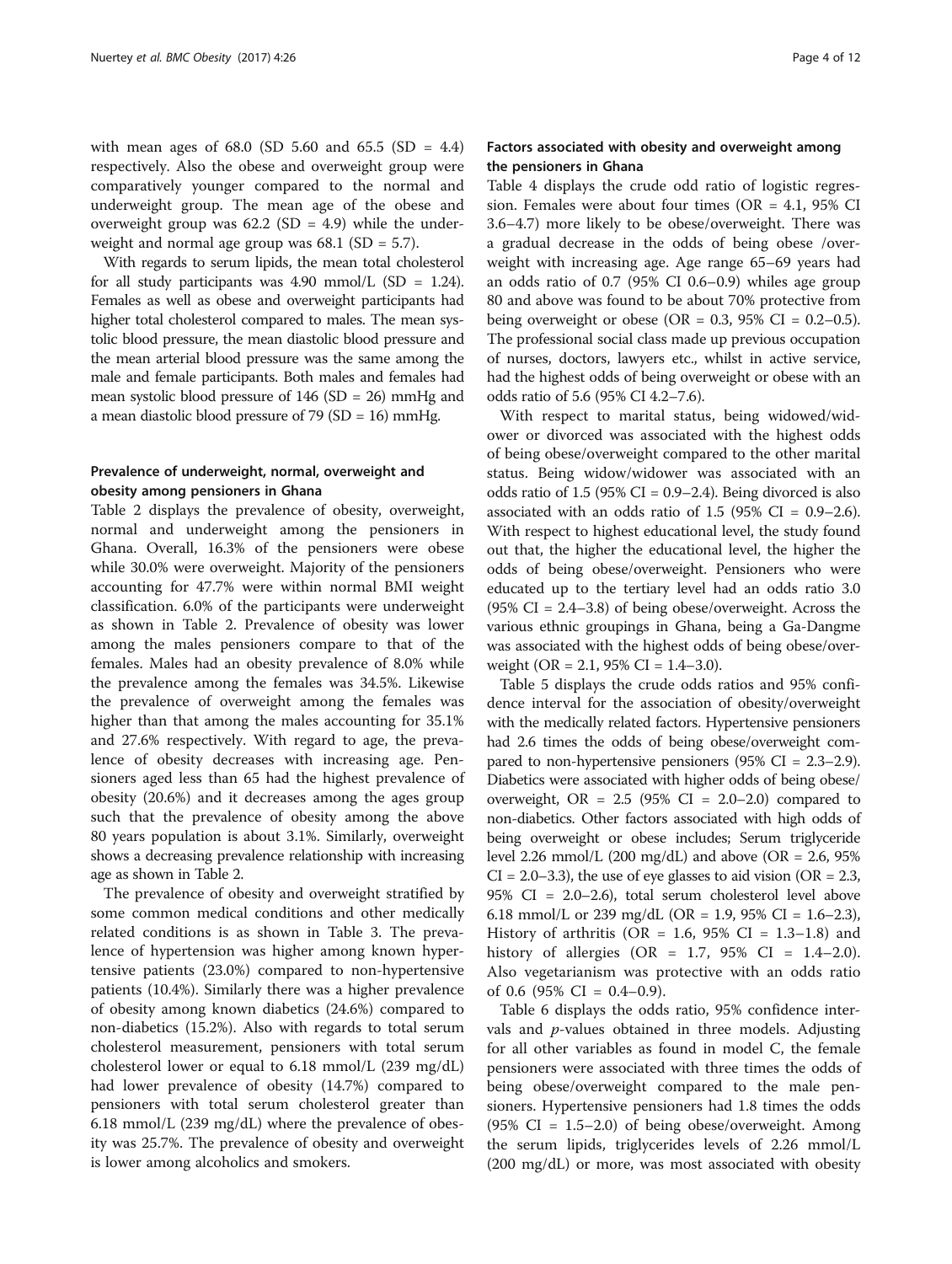|                                                |      | Body Mass index groupings |               |               |            |  |
|------------------------------------------------|------|---------------------------|---------------|---------------|------------|--|
|                                                |      | ≤18.4                     | $18.5 - 24.9$ | $25.0 - 29.9$ | $\geq 30$  |  |
| Variable                                       |      | Underweight               | Normal        | Overweight    | Obese      |  |
|                                                | Ν    | n(%)                      | n(%)          | n(%)          | n(%)       |  |
| Overall Prevalence                             | 4476 | 267 (6.0)                 | 2137 (47.7)   | 1342 (30.0)   | 730 (16.3) |  |
| Prevalence by Sex                              |      |                           |               |               |            |  |
| Male                                           | 3069 | 232 (7.6)                 | 1743 (56.8)   | 848 (27.6)    | 246 (8.0)  |  |
| Female                                         | 1402 | 34 (2.4)                  | 393 (28.0)    | 492 (35.1)    | 483 (34.5) |  |
| Prevalence by Current Age in years             |      |                           |               |               |            |  |
| Less than 65                                   | 1625 | 72 (4.4)                  | 659 (40.6)    | 559 (34.4)    | 335 (20.6) |  |
| $65 - 69$                                      | 1484 | 68 (4.6)                  | 711 (47.9)    | 453 (30.5)    | 252 (17.0) |  |
| $70 - 74$                                      | 774  | 59 (7.6)                  | 425 (54.9)    | 195 (25.9)    | 95 (12.3)  |  |
| $75 - 79$                                      | 333  | 36 (10.8)                 | 198 (59.5)    | 73 (21.9)     | 26(7.8)    |  |
| $\geq$ 80                                      | 130  | 22 (5.9)                  | 71 (54.6)     | 33 (25.4)     | 4(3.1)     |  |
| Prevalence by Religion                         |      |                           |               |               |            |  |
| Christianity                                   | 3793 | 202 (5.3)                 | 1752 (46.2)   | 1168 (30.8)   | 671 (17.7) |  |
| Islam                                          | 476  | 40 (8.4)                  | 263 (55.3)    | 129 (27.1)    | 44 (9.2)   |  |
| Traditional                                    | 90   | 15(16.7)                  | 65 (72.2)     | 9(10.0)       | 1(1.1)     |  |
| Others                                         | 18   | 1(5.6)                    | 8 (44.4)      | 6(33.3)       | 3(16.7)    |  |
| Prevalence by Highest Formal Educational Level |      |                           |               |               |            |  |
| None                                           | 484  | 49 (10.1)                 | 289 (59.7)    | 112(23.1)     | 34 (7.0)   |  |
| Basic/MSLC <sup>a</sup>                        | 1596 | 93 (5.8)                  | 797 (49.9)    | 464 (29.10    | 242 (25.2) |  |
| Secondary                                      | 618  | 34(5.5)                   | 292 (39.5)    | 188 (30.4)    | 104 (16.8) |  |
| Tertiary                                       | 1141 | 44 (3.9)                  | 451 (39.5)    | 398 (34.90)   | 248 (21.7) |  |
| Others                                         | 163  | 5(3.0)                    | 70 (42.9)     | 57 (35.0)     | 31 (19.0)  |  |
| Prevalence by social class <sup>a</sup>        |      |                           |               |               |            |  |
| I [Professional]                               | 309  | 5(1.62)                   | 76 (24.6)     | 111 (35.9)    | 117 (37.9) |  |
| II [Managerial/technical]                      | 780  | 39 (5.0)                  | 357 (45.8)    | 248 (31.8)    | 136 (17.4) |  |
| III [(N) Skilled non-manual]                   | 1287 | 71(5.5)                   | 557 (43.3)    | 446 (34.7)    | 213 (16.6) |  |
| III [(M) Skilled Manual]                       | 385  | 24(6.1)                   | 222 (56.2)    | 105(26.6)     | 44 (11.1)  |  |
| IV [Partly skilled]                            | 863  | 53 (6.1)                  | 449 (52.0)    | 240 (27.8)    | 121 (14.0) |  |
| V [Unskilled]                                  | 682  | 63 (9.2)                  | 392 (57.5)    | 157 (23.0)    | 70 (10.30  |  |
| Prevalence by Current marital status           |      |                           |               |               |            |  |
| Never Married                                  | 73   | 5(6.9)                    | 32 (43.8)     | 25 (34.3)     | 11(15.1)   |  |
| Married                                        | 3155 | 198 (6.3)                 | 1629 (51.6)   | 919 (29.2)    | 409 (13.0) |  |
| Widow/Widower                                  | 695  | 36(5.2)                   | 249 (35.8)    | 226 (32.5)    | 184 (26.5) |  |
| Divorced                                       | 216  | 7(3.3)                    | 80 (37.0)     | 72 (33.3)     | 57 (26.4)  |  |
| Separated                                      | 181  | 11(6.1)                   | 71 (39.2)     | 59 (32.6)     | 40 (22.1)  |  |
| Prevalence by ethnicity                        |      |                           |               |               |            |  |
| Ga-Dangme                                      | 185  | 8(4.3)                    | 70 (37.8)     | 60 (32.4)     | 47 (25.4)  |  |
| Akan                                           | 2215 | 101(4.6)                  | 975 (44.0)    | 715 (32.3)    | 424 (19.1) |  |
| Ewe                                            | 749  | 33 (4.4)                  | 349 (46.6)    | 240 (32.0)    | 127 (17.0) |  |
| Guan                                           | 99   | 6(6.1)                    | 44 (44.4)     | 27(27.3)      | 22 (22.2)  |  |
| Mole-Dagomba                                   | 832  | 87 (10.5)                 | 491 (59.0)    | 197 (23.7)    | 57 (6.9)   |  |
| Grusi                                          | 84   | 11(13.1)                  | 33 (39.3)     | 26 (31.0)     | 14 (16.7)  |  |

<span id="page-4-0"></span>Table 2 Prevalence of underweight, normal, overweight and Obesity among pensioners in Ghana, stratified by socio-demographic factors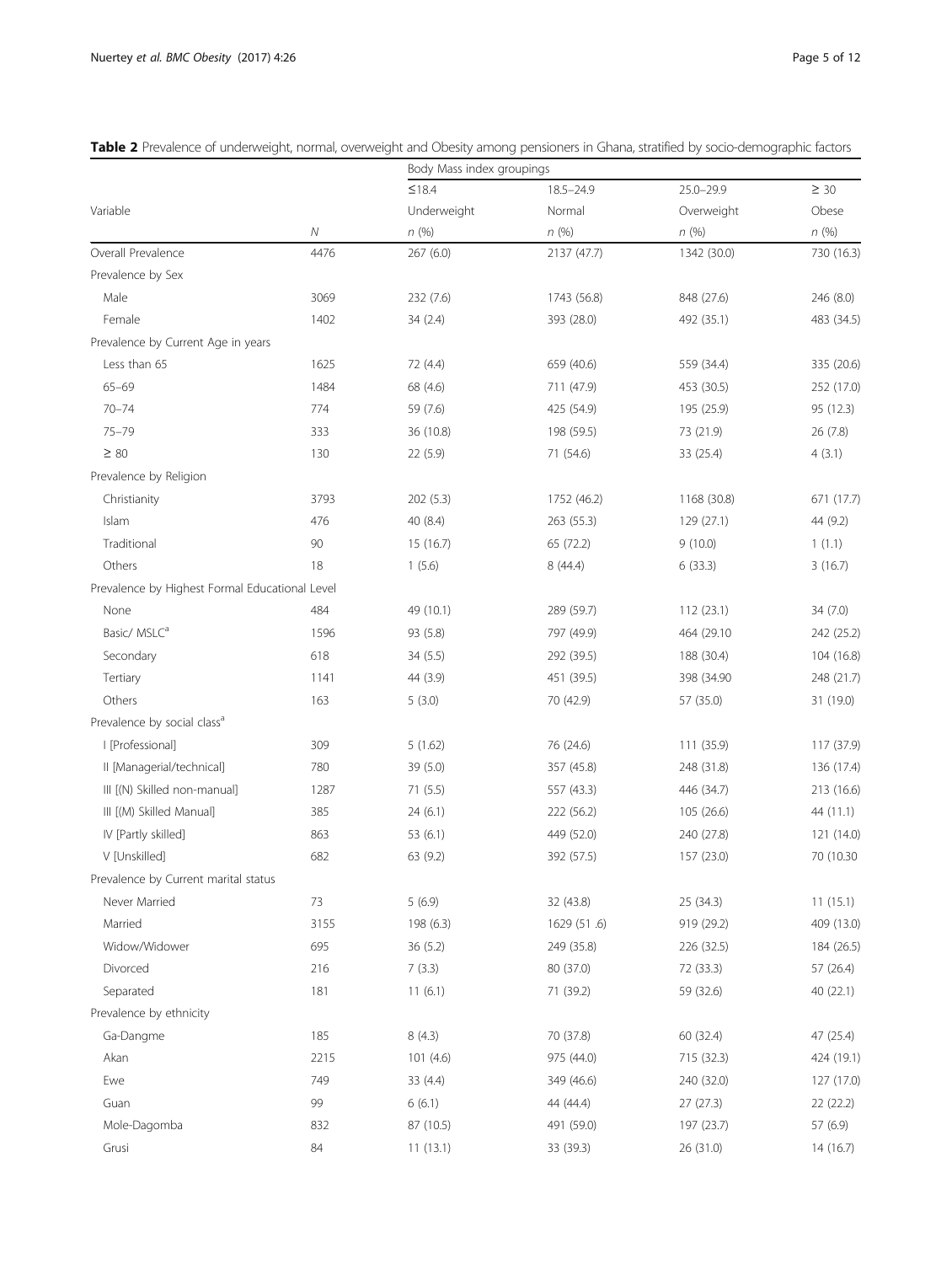| Others                            | 312  | 21(6.7)   | 175 (56.1) | 77(24.7)   | 39 (12.5)  |
|-----------------------------------|------|-----------|------------|------------|------------|
| Prevalence by region of residence |      |           |            |            |            |
| Ashanti                           | 1045 | 41(3.9)   | 445 (42.6) | 353 (33.8) | 206 (19.7) |
| Brong Ahafo                       | 275  | 16(5.8)   | 142 (51.6) | 97(35.3)   | 20(7.3)    |
| Central                           | 166  | 20(12.1)  | 100(60.2)  | 36(21.7)   | 10(6.0)    |
| Eastern                           | 402  | 38 (9.5)  | 207(51.5)  | 100(24.9)  | 57 (14.2)  |
| Greater Accra                     | 374  | 9(2.4)    | 164 (43.9) | 107 (28.6) | 94 (25.1)  |
| Northern                          | 329  | 17(5.2)   | 167 (50.8) | 105 (31.9) | 40 (12.2)  |
| Upper East                        | 258  | 28 (10.9) | 152 (58.9) | 59 (22.9)  | 19(7.4)    |
| Upper West                        | 338  | 58 (17.2) | 206 (61.0) | 62(18.3)   | 12(3.6)    |
| Volta                             | 567  | 23(4.0)   | 265(46.0)  | 190 (33.0) | 98 (17.0)  |
| Western                           | 638  | 16(2.5)   | 262(41.1)  | 204 (32.0) | 156 (24.5) |

<span id="page-5-0"></span>Table 2 Prevalence of underweight, normal, overweight and Obesity among pensioners in Ghana, stratified by socio-demographic factors (Continued)

MSLC<sup>a</sup> Middle School Leaving Certificate

Social class<sup>a</sup>: Social class based on registrar general's occupational classification England and wales of previous occupation during active service

Table 3 Prevalence of underweight, normal, overweight and Obesity among pensioners in Ghana, stratified by some medical and other medical related factors

|                                        |            | Body Mass index groupings |               |               |            |
|----------------------------------------|------------|---------------------------|---------------|---------------|------------|
|                                        |            | $\leq$ 18.4               | $18.5 - 24.9$ | $25.0 - 29.9$ | $\geq 30$  |
|                                        |            | Underweight               | Normal        | Overweight    | Obese      |
| Variable                               | ${\cal N}$ | n(%)                      | n(%)          | n(%)          | n(%)       |
| Hypertensive Status                    |            |                           |               |               |            |
| Not Known/Normal                       | 2267       | 179 (7.9)                 | 1286 (56.7)   | 567 (25.0)    | 235 (10.4) |
| Known Hypertensive                     | 2063       | 77(3.7)                   | 782 (37.9)    | 730 (35.4)    | 474 (23.0) |
| Diabetes Status                        |            |                           |               |               |            |
| Not known/ Normal                      | 3818       | 249(6.5)                  | 1896 (49.7)   | 1092 (28.6)   | 581 (15.2) |
| Known Diabetic                         | 435        | 6(1.4)                    | 143 (32.9)    | 179 (41.2)    | 107 (24.6) |
| Total serum cholesterol level (mmol/L) |            |                           |               |               |            |
| $\leq$ 6.18 (239 mg/dL)                | 3813       | 246 (6.5)                 | 1887(49.5)    | 1121 (29.4)   | 559 (14.7) |
| $> 6.18$ (239 mg/dL)                   | 613        | 20(3.3)                   | 226 (36.9)    | 209 (34.1)    | 158 (25.7) |
| Smoking status                         |            |                           |               |               |            |
| Non Smoker                             | 4061       | 224(5.5)                  | 1922 (47.3)   | 1239 (30.8)   | 666 (16.4) |
| Smoker                                 | 93         | 13 (14.0)                 | 61 (65.6)     | 11(11.8)      | 8(8.6)     |
| Alcohol intake                         |            |                           |               |               |            |
| No Alcohol                             | 3140       | 154 (4.9)                 | 1431 (45.6)   | 988 (31.5)    | 567 (18.1) |
| Takes Alcohol                          | 1031       | 82 (8.0)                  | 557 (54.0)    | 284 (27.6)    | 108 (10.5) |
| Vegetarian status                      |            |                           |               |               |            |
| Not a vegetarian                       | 4041       | 220(5.4)                  | 1920 (47.5)   | 1237 (30.6)   | 664 (16.4) |
| Vegetarian                             | 93         | 12 (12.9)                 | 49 (52.7)     | 26 (28.0)     | 6(6.5)     |
| Use of eye glasses/lenses              |            |                           |               |               |            |
| No eye glasses                         | 1826       | 153 (8.4)                 | 1031 (56.5)   | 468 (25.6)    | 174(9.5)   |
| Uses eye lenses                        | 2327       | 79 (3.4)                  | 952 (40.9)    | 793 (34.1)    | 503 (21.6) |
| Diagnosed as having Arthritis          |            |                           |               |               |            |
| No arthritis                           | 3403       | 204(6.0)                  | 1709 (50.2)   | 1001 (29.4)   | 489 (14.4) |
| Have arthritis                         | 691        | 40 (5.8)                  | 272 (39.4)    | 219 (31.7)    | 160 (23.2) |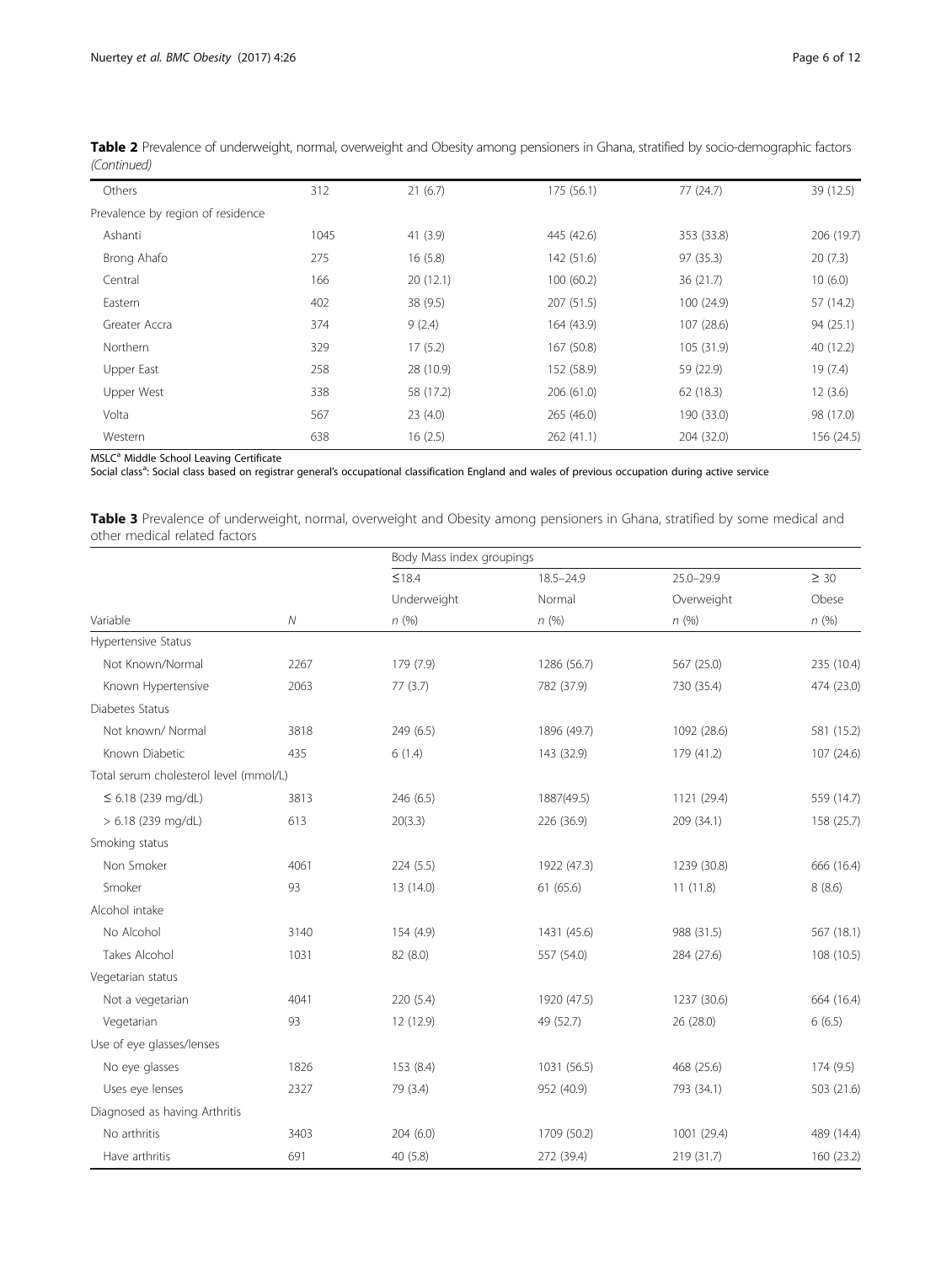| Variable                         | N(%)        | Crude Odds ratio         | 95% Confidence interval |
|----------------------------------|-------------|--------------------------|-------------------------|
| Sex                              |             |                          |                         |
| Male                             | 3300 (69.0) |                          |                         |
| Female                           | 1482 (31.0) | 4.1                      | $3.6 - 4.7$             |
| Age                              |             |                          |                         |
| Less than 65                     | 1664 (37.3) | $\frac{1}{2}$            |                         |
| $65 - 69$                        | 1519 (34.1) | 0.7                      | $0.6 - 0.9$             |
| $70 - 74$                        | 793 (17.8)  | 0.5                      | $0.4 - 0.6$             |
| $75 - 79$                        | 345 (7.7)   | 0.4                      | $0.3 - 0.5$             |
| $\geq 80$                        | 137(3.1)    | 0.3                      | $0.2 - 0.5$             |
| Social class                     |             |                          |                         |
| [Professional]                   | 313(7.1)    | 5.6                      | $4.2 - 7.6$             |
| II [Managerial/technical]        | 799 (18.1)  | 1.9                      | $1.6 - 2.4$             |
| III [(N) Skilled non-manual]     | 1333 (30.0) | 2.1                      | $1.7 - 2.6$             |
| III [(M) Skilled Manual]         | 402 (9.1)   | 1.2                      | $0.9 - 1.5$             |
| IV [Partly skilled]              | 885 (20.0)  | 1.4                      | $1.2 - 1.8$             |
| V [Unskilled]                    | 694 (15.7)  | Ĭ.                       | $\overline{a}$          |
| Current Marital status           |             |                          |                         |
| Never Married                    | 76 (1.7)    | $\overline{\phantom{a}}$ |                         |
| Married                          | 3238 (73.1) | 0.8                      | $05 - 1.2$              |
| Widow/Widower                    | 712 (16.1)  | 1.5                      | $0.9 - 2.4$             |
| Divorced                         | 220 (5.0)   | 1.5                      | $0.9 - 2.6$             |
| Separated                        | 182(4.1)    | 1.2                      | $0.7 - 2.1$             |
| Highest Formal Educational Level |             |                          |                         |
| None                             | 493 (12.0)  | $\overline{\phantom{0}}$ |                         |
| Basic/MSLC <sup>#</sup>          | 1634 (39.8) | 1.8                      | $1.4 - 2.3$             |
| Secondary                        | 630 (15.4)  | 2.0                      | $1.6 - 2.7$             |
| Tertiary                         | 1177 (28.7) | 3.0                      | $2.4 - 3.8$             |
| Others                           | 168(4.1)    | 2.7                      | $1.9 - 3.9$             |
| Ethnicity                        |             |                          |                         |
| Ga-Dangme                        | 188 (3.9)   | 2.1                      | $1.4 - 3.0$             |
| Akan                             | 2283 (47.4) | 1.6                      | $1.3 - 2.0$             |
| Ewe                              | 763 (15.9)  | $1.5\,$                  | $1.2 - 1.9$             |
| Guan                             | 100(2.1)    | 1.5                      | $1.0 - 2.3$             |
| Mole-Dagomba                     | 846 (17.6)  | 0.7                      | $0.5 - 0.9$             |
| Other ethnic groups              | 633 (13.2)  | $\frac{1}{2}$            |                         |
| Religion                         |             |                          |                         |
| Christianity                     | 3894 (86.8) | 0.9                      | $0.3 - 2.4$             |
| Islam                            | 480 (10.7)  | 0.6                      | $0.2 - 1.5$             |
| Traditional                      | 94 (2.1)    | 0.1                      | $0.0 - 0.3$             |
| Others                           | 19 (0.4)    | $\overline{\phantom{a}}$ | $\sim$                  |

<span id="page-6-0"></span>Table 4 Crude odds ratio of independent socio-demographic factors associated with overweight and obesity among pensioners in Ghana

MSLC# Middle School Leaving Certificate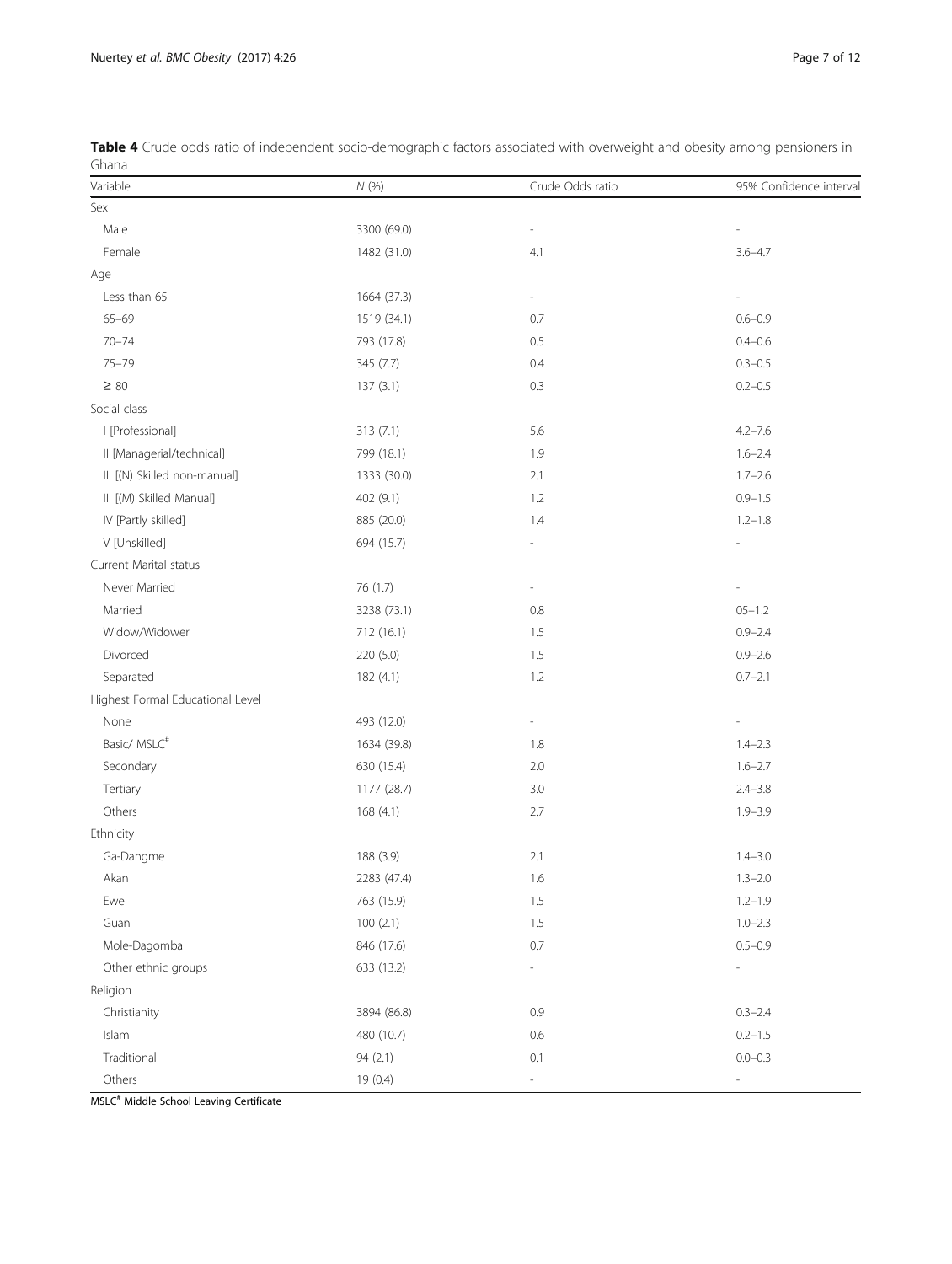| Variable                           | N(%)        | Crude Odds ratio         | 95% Confidence interva   |
|------------------------------------|-------------|--------------------------|--------------------------|
| Known Hypertension Status          |             |                          |                          |
| Non Hypertensive                   | 2317 (52.2) | $\overline{\phantom{a}}$ | $\overline{a}$           |
| Known Hypertensive                 | 2122 (47.8) | 2.6                      | $2.3 - 2.9$              |
| Known Diabetic status              | 3914 (89.7) |                          |                          |
| Not a known Diabetic               | 448 (10.3)  | $\overline{\phantom{a}}$ | $\frac{1}{2}$            |
| Known Diabetic                     |             | 2.5                      | $2.0 - 3.0$              |
| Use of eye glasses to aid vision   |             |                          |                          |
| No eye glass                       | 1879 (44.1) | $\overline{\phantom{a}}$ | $\overline{\phantom{m}}$ |
| Uses eye glasses                   | 2379 (55.9) | 2.3                      | $2.0 - 2.6$              |
| Diagnosed as having Arthritis      |             |                          |                          |
| No arthritis                       | 3490 (83.1) | $\overline{\phantom{a}}$ | $\frac{1}{2}$            |
| Have arthritis                     | 710 (16.9)  | 1.6                      | $1.3 - 1.8$              |
| Chronic bodily pains               |             |                          |                          |
| No bodily Pains                    | 2154 (51.2) | $\overline{\phantom{a}}$ | $\frac{1}{2}$            |
| Chronic bodily pains               | 2055 (48.8) | 1.3                      | $1.1 - 1.5$              |
| Allergies                          |             |                          |                          |
| No Allergies                       | 3583 (87.4) | $\overline{\phantom{a}}$ | $\overline{\phantom{m}}$ |
| Allergies                          | 516 (12.6)  | 1.7                      | $1.4 - 2.0$              |
| Previous surgeries                 |             |                          |                          |
| No previous surgeries              | 2967 (70.3) |                          |                          |
| Previous surgeries                 | 1254 (29.7) | 1.3                      | $1.2 - 1.5$              |
| Alcohol intake                     |             |                          |                          |
| No alcohol                         | 3214 (75.2) | $\overline{\phantom{a}}$ | $\overline{\phantom{0}}$ |
| Takes in Alcohol                   | 1062 (24.8) | 0.6                      | $0.5 - 0.7$              |
| Smoking status                     |             |                          |                          |
| Non-Smoker                         | 4162 (97.7) | $\frac{1}{2}$            | $\overline{\phantom{0}}$ |
| Smoker                             | 96 (2.3)    | 0.3                      | $0.2 - 0.5$              |
| Mean Arterial Pressure (mmHg)      |             |                          |                          |
| $\leq 105$                         | 2825 (61.9) | $\overline{\phantom{a}}$ | ÷.                       |
| >105                               | 1736 (38.1) | 1.4                      | $1.3 - 1.6$              |
| Total Cholesterol level in mmol/L  |             |                          |                          |
| $\leq$ 6.18 (239 mg/dL)            | 4076 (86.0) | $\overline{\phantom{a}}$ |                          |
| > 6.18 (239 mg/dL)                 | 662 (14.0)  | 1.9                      | $1.6 - 2.3$              |
| Low density Lipoprotein in mmol/L  |             |                          |                          |
| $\leq 4.11$ (159 mg/dL)            | 4187 (88.4) | $\overline{\phantom{a}}$ | $\overline{a}$           |
| $\geq 4.12$ (160 mg/dL)            | 551 (11.6)  | 1.5                      | $1.3 - 1.8$              |
| Triglycerides level in mmol/L      |             |                          |                          |
| ≤ 2.25 (199 mg/dL)                 | 4449 (93.9) | $\overline{\phantom{a}}$ |                          |
| ≥ 2.26 (200 mg/dL)                 | 289 (6.1)   | 2.6                      | $2.0 - 3.3$              |
| High density Lipoprotein in mmol/L |             |                          |                          |
| < 1.55                             | 2956 (62.4) | L,                       | L,                       |
| $\geq$ 1.55                        | 1782 (37.6) | 1.4                      | $1.2 - 1.6$              |

<span id="page-7-0"></span>Table 5 Table showing Crude odds ratio of independent medically related factors associated with overweight and obesity among pensioners in Ghana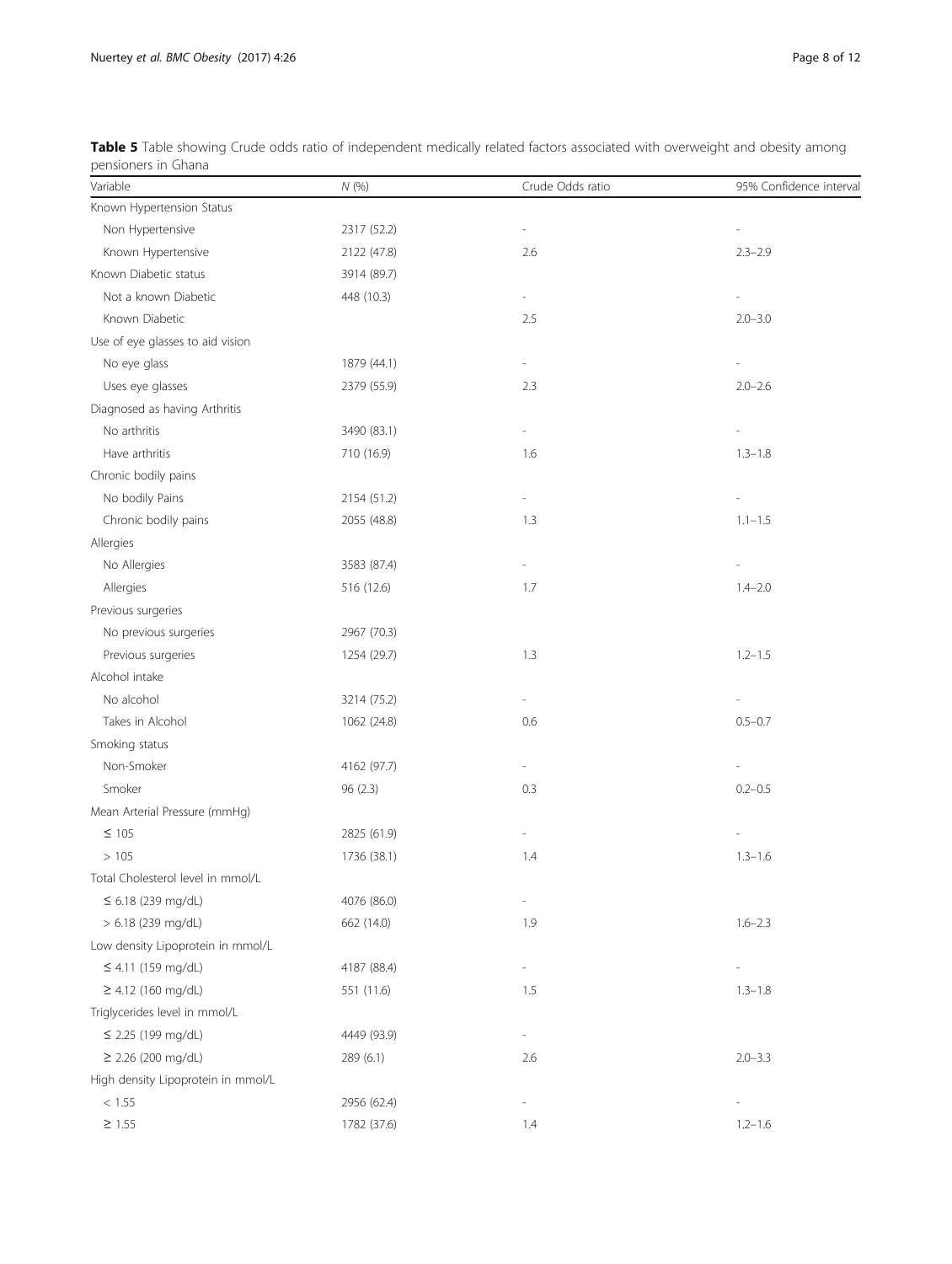| Coronary risk ratio                           |             |                          |                          |
|-----------------------------------------------|-------------|--------------------------|--------------------------|
| < 3.50                                        |             | $\overline{\phantom{a}}$ | $\overline{a}$           |
| > 3.50                                        |             | 1.2                      | $1.0 - 1.3$              |
| Hearing loss in one or both ears              |             |                          |                          |
| Normal hearing                                | 4126 (95.1) | $\sim$                   |                          |
| Impaired hearing                              | 213(4.9)    | 0.6                      | $0.5 - 0.9$              |
| Exercise lasting for at least 30 min in a day |             |                          |                          |
| None per week                                 | 2924 (60.8) | $\overline{\phantom{a}}$ | $\overline{\phantom{0}}$ |
| 1 or 2 days per week                          | 707 (14.7)  | 1.4                      | $1.2 - 1.7$              |
| 3 days per week                               | 271(5.6)    | 1.1                      | $0.9 - 1.4$              |
| > 3 days per week                             | 911 (18.9)  | 1.0                      | $0.9 - 1.2$              |
| Vegetarian status                             |             |                          |                          |
| Non vegetarian                                | 4143 (97.8) | $\sim$                   | $\overline{\phantom{a}}$ |
| Vegetarian                                    | 95(2.2)     | 0.6                      | $0.4 - 0.9$              |

Table 5 Table showing Crude odds ratio of independent medically related factors associated with overweight and obesity among pensioners in Ghana (Continued)

and overweight among the pensioners. Pensioners with serum triglyceride level of 2.26 mmol/L (200 mg/dL) were associated with 1.8 times the odds of being obese/overweight compared to those with triglyceride levels below 2.26 mmol/L (200 mg/dL). Arthritis was more common among the obese/overweight group compared to the normal/underweight pensioners. Also the use of eyeglasses in the elderly was associated with increased odds of obesity and overweight (OR = 1.7, 95% CI = 1.3–2.2).

# Discussion

# Prevalence of obesity

The high prevalence of obesity among females compared to males have been well documented and consistently found in many studies involving African and African-American women [\[23, 24\]](#page-11-0). The number of females in the study was low compared to the males. This is contrary to what was reported in the 2010 census, special report on the elderly where 51.2% were females and 48.8% were males [\[8](#page-11-0)]. Majority of the women in Ghana works in the informal sector and many end up as house wives with no formal social security or pension scheme. Most of them do not form part of the national pensioners association [[25](#page-11-0)]. We believe the women in our study had a higher social class and economic status compared to the average Ghanaian elderly woman. This we believe contributed to the exaggerated difference in the prevalence of obesity among the female and male pensioners in Ghana. Also, the established higher percentage body fat in women compare to men may play a part [\[26\]](#page-11-0).

# Factors associated with obesity

With regards to factors associated with obesity and overweight, the study found out that age has an inverse

relationship with BMI. Obesity and overweight are associated with high morbidity [\[13, 27](#page-11-0)] and mortality and as such the obese individuals were more likely to have died leaving low prevalence of obesity across the age groups. Some studies actually found excess death associated with obesity and overweight in the elderly population [\[28\]](#page-11-0).

Physical exercise 30 min or more three times perweek was associated with obesity in the elderly. It could be explained that the proportion of the elderly likely to be currently involved in routine physical exercise were those that were obese aiming at weight reduction. Secondly, physical exercise by the elderly is likely to be grossly limited by diseases associated with old age. Smoking appears to be protective for obesity among the pensioners, it could be explained that, smokers were more at risk of malnutrition and underweight. Also, smokers were at risk to cancers and certain diseases conditions that can result in wasting and hence the impression of smoking being protective against obesity/overweight.

We observed significant variations across the regions and ethnic groups in the country. The greater Accra region of Ghana had the highest prevalence of obesity whiles the upper west region had the least prevalence of Obesity. Accra, the capital of Ghana located within the greater Accra region has the most infrastructural and economic development in the country. Socio-economic variation across the regions may play a role in the observed variation in Obesity. Also, among the ethnic groups, the Ga-Dangme people lives within the greater Accra region. Socioeconomic factors, lifestyle and family eating habits could play a role in the observed ethnic variations across the country.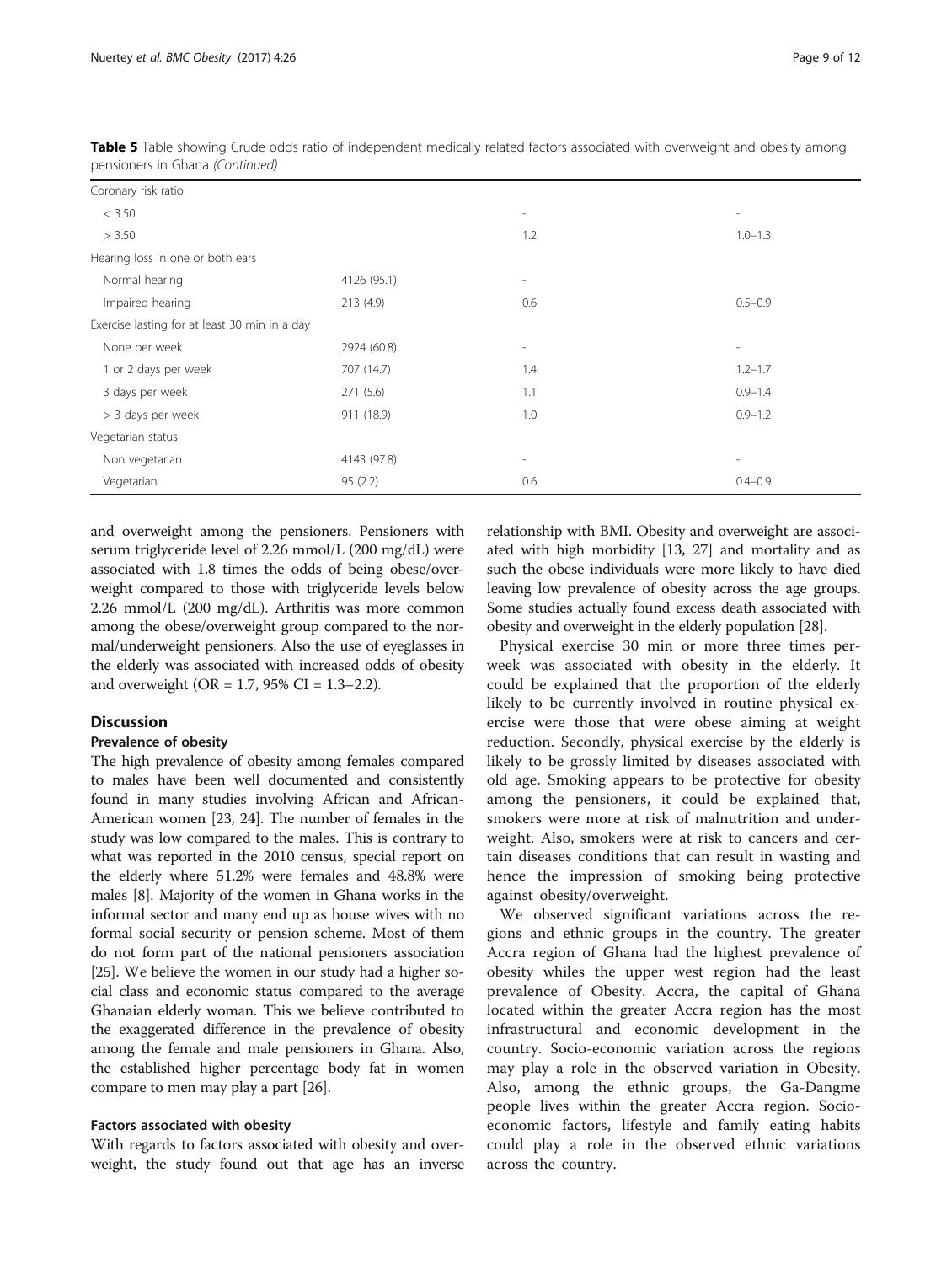# <span id="page-9-0"></span>Table 6 Adjusted odds ratio for factors independently associated with Obesity and overweight by models

|                                   | Model A                      | Model B        | Model C           |
|-----------------------------------|------------------------------|----------------|-------------------|
| Independent factors               | AOR (95% CI)                 | AOR (95% CI)   | AOR (95% CI)      |
| Known Hypertension Status         |                              |                |                   |
| Non Hypertensive                  |                              |                |                   |
| Known Hypertensive                | $2.3$ $(2.1 - 2.7)$          | $2.1(1.8-2.4)$ | $1.8(1.5-2.0)$    |
| Known Diabetic status             |                              |                |                   |
| Not a known Diabetic              | $\overline{\phantom{a}}$     |                |                   |
| Known Diabetic                    | $2.3(1.8-2.9)$               | $2.0(1.5-2.5)$ | $1.7(1.3-2.2)$    |
| Use of eye glasses to aid vision  |                              |                |                   |
| No eye glass                      |                              |                |                   |
| Uses eye glasses                  | $2.1(1.8-2.4)$               | $1.5(1.3-1.8)$ | $1.6(1.4-1.9)$    |
| Mean Arterial Pressure (mmHg)     |                              |                |                   |
| $\leq 105$                        | $\overline{\phantom{a}}$     |                |                   |
| >105                              | $1.6(1.4-1.9)$               | $1.8(1.5-2.1)$ | $1.6(1.3-1.9)$    |
| Diagnosed as having Arthritis     |                              |                |                   |
| No arthritis                      |                              |                |                   |
| Have arthritis                    | $1.3(1.2-1.5)$               | $1.4(1.1-1.7)$ | $1.3(1.1-1.6)$    |
| Previous surgeries                |                              |                |                   |
| No previous surgeries             | $\overline{\phantom{a}}$     |                |                   |
| Previous surgeries                | $1.3(1.2-1.5)$               | $1.3(1.1-1.5)$ | $1.2(1.0-1.4)$    |
| Smoking status                    |                              |                |                   |
| Non-Smoker                        |                              |                |                   |
| Smoker                            | $0.4(0.2-0.7)$               | $0.5(0.3-0.9)$ | $0.5(0.3-1.0)$    |
| Hearing loss in one or both ears  |                              |                |                   |
| Normal hearing                    | $\overline{\phantom{a}}$     |                |                   |
| Impaired hearing                  | $0.7(0.5-0.9)$               | $0.7(0.5-0.9)$ | $0.7$ $(0.5-1.0)$ |
| Total Cholesterol level in mmol/L |                              |                |                   |
| $\leq$ 6.18 (239 mg/dL)           |                              |                |                   |
| > 6.18 (239 mg/dL)                | $2.1(1.7-2.6)$               | $1.6(1.3-2.0)$ | $1.6(1.1-2.2)$    |
| Triglycerides level in mmol/L     |                              |                |                   |
| $\leq$ 2.25 (199 mg/dL)           |                              |                |                   |
| ≥ 2.26 (200 mg/dL)                | $2.4(1.8-3.2)$               | $2.0(1.5-2.7)$ | $1.8(1.3 - 2.5)$  |
| Low density Lipoprotein in mmol/L |                              |                |                   |
| $\leq 4.11$ (159 mg/dL)           | $\qquad \qquad \blacksquare$ |                |                   |
| ≥ 4.12 (160 mg/dL)                | $1.7(1.4-2.1)$               | $1.3(1.1-1.7)$ |                   |
| Coronary risk ratio               |                              |                |                   |
| < 3.50                            | $\overline{\phantom{a}}$     |                |                   |
| > 3.50                            | $1.3(1.2-1.5)$               | $1.2(1.0-1.4)$ |                   |
| Sex                               |                              |                |                   |
| Male                              | $\overline{\phantom{a}}$     |                |                   |
| Female                            | $4.3$ $(3.7-5.1)$            |                | $3.1 (2.5 - 3.8)$ |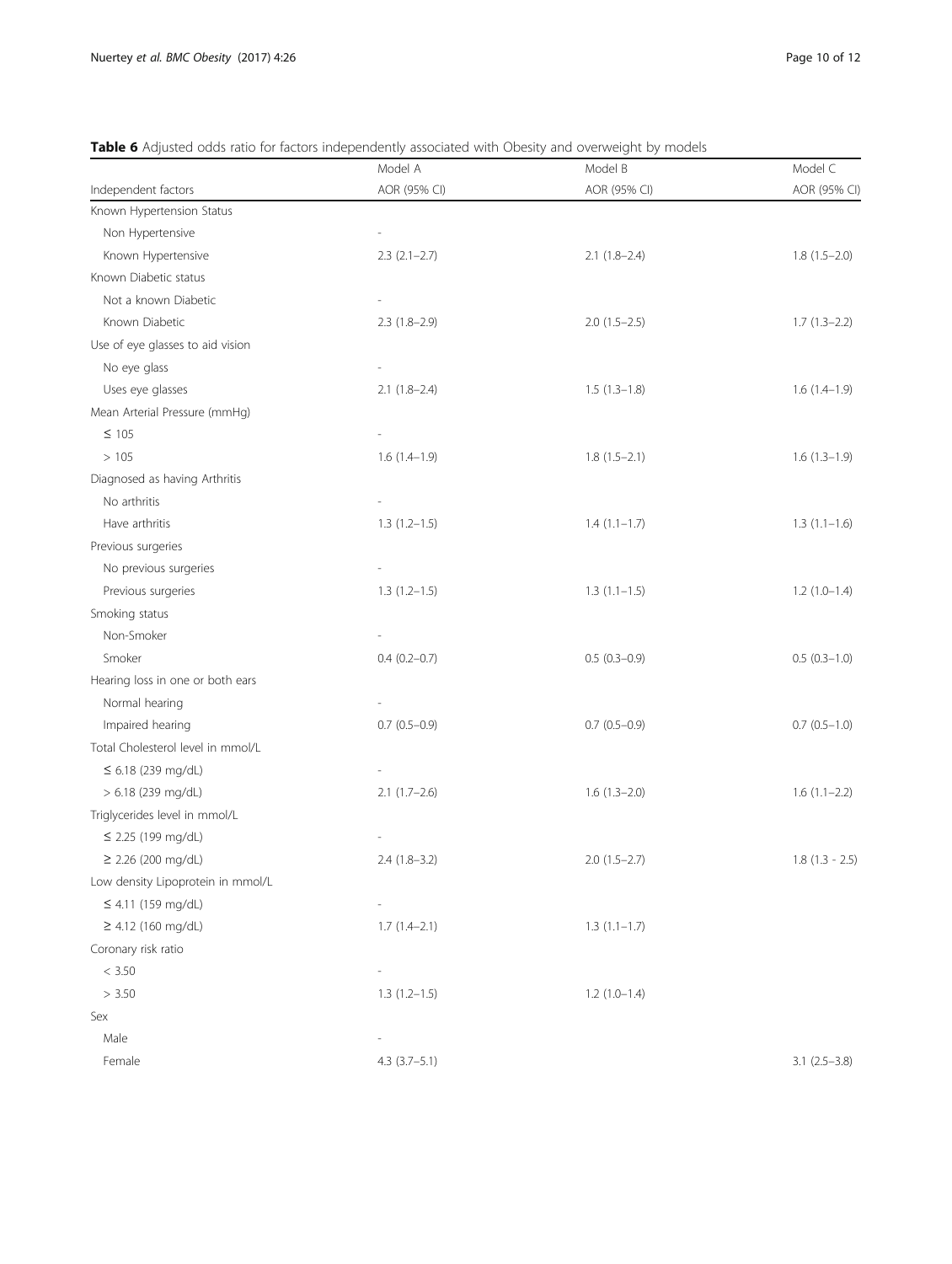| Highest Formal Educational Level |                  |
|----------------------------------|------------------|
| None                             |                  |
| Basic/MSLC <sup>#</sup>          | $1.4(1.0-1.8)$   |
| Secondary                        | $1.8(1.4-2.4)$   |
| Tertiary                         | $2.5(1.9-3.3)$   |
| Others                           | $1.8(1.2 - 2.7)$ |
| Social class <sup>#</sup>        |                  |
| [Professional]                   | $4.6(3.3-6.3)$   |
| II [Managerial/technical]        | $1.6(1.3-2.0)$   |
| III [(N) Skilled non-manual]     | $1.8(1.4-2.2)$   |
| III [(M) Skilled Manual]         | $1.1(0.8-1.4)$   |
| IV [Partly skilled]              | $1.2(1.0-1.5)$   |
| V [Unskilled]                    |                  |

Table 6 Adjusted odds ratio for factors independently associated with Obesity and overweight by models (Continued)

MSLC# Middle School Leaving Certificate

Model A: Model Adjusted for religion, region of residence, ethnic background and marital status

Model B: Model adjusted for age, sex, Highest formal education, Social class and all the variables adjusted for in model A

Model C: Model adjusted for all variables adjusted for in model A, plus all other variables in the table

Reporting for variables with significant results in model C

Currently there are programs within the Ghana health service seeking to address the growing challenge of obesity and overweight in the country. The 'good life" initiative of the ministry of health, Ghana health service and its partners seeks among other things to promote healthy lifestyle, responsible eating and exercise which has the potential to help halt the increasing trend of obesity and overweight in the country.

This study suffers some limitations. In the 2010 population and housing report on the elderly in Ghana [[8](#page-11-0)], it was found out that the female elderly population was 56% as oppose to 44% of males which was attributed to higher life expectancy of females than males. However in this study, males constituted 68.3% while females constituted 31.7% of pensioners. This could be explained that, majority of females work in the informal sector of the country and are not members of the national pensioners association. Hence the low proportion of females surveyed in this study, which could introduce a bias when generalizing the results of the study on the pensioners to include the whole elderly population of Ghana. Despite the above limitations, we believe the study has implications in informing evidence based policy formulation and decision making regarding obesity and overweight in Ghana. It will also influence public health intervention on priority areas or regions where interventions are necessary to halt the rising trend of obesity and overweight in the country.

# Conclusion

In conclusion, the prevalence of obesity and overweight among the pensioners is high. Hypertension, Diabetes, dyslipidemia, use of medicated glasses, female sex and

professional social class whilst in active service were significantly associated with obesity and overweight. We recommend that the Ghana Health service institute active behavioral change communication and health promotion strategies among the youth and young adults with regard to maintaining an ideal weight so as to reduce the prevalence of obesity and overweight, which is likely to continue in pension life, if not addressed early.

#### Abbreviation

BMI: Body Mass Index; GHS: Ghana Health Service; NPA: National Pensioners Association; PMS: Pensions Medical Scheme

#### Acknowledgements

We are grateful to the members of the National Pensioners Association for their support in this survey.

#### Funding

No funding was received for the preparation and publication of this manuscript.

#### Availability of data and materials

Data and materials are available from the corresponding author.

#### Authors' contributions

BDN Designed the study, collected and analyzed the data, drafted the manuscript and gave final approval. AIA, AND, IAM, VA, CK, JA and RBB designed the study, were involved in the draft of the manuscript and gave final approval.

#### Ethics approval and consent to participate

Review and approval was obtained from the National Pensioners Association board. The board further monitored each step of the data collection process. The content of the medical screening exercise was developed in extensive consultation with the executives of the National Pensioners Association. Informed consent was obtained from all participants. Individualized results of the study were sent to each participant. Ethical principles of the declaration of Helsinki were followed through out the study.